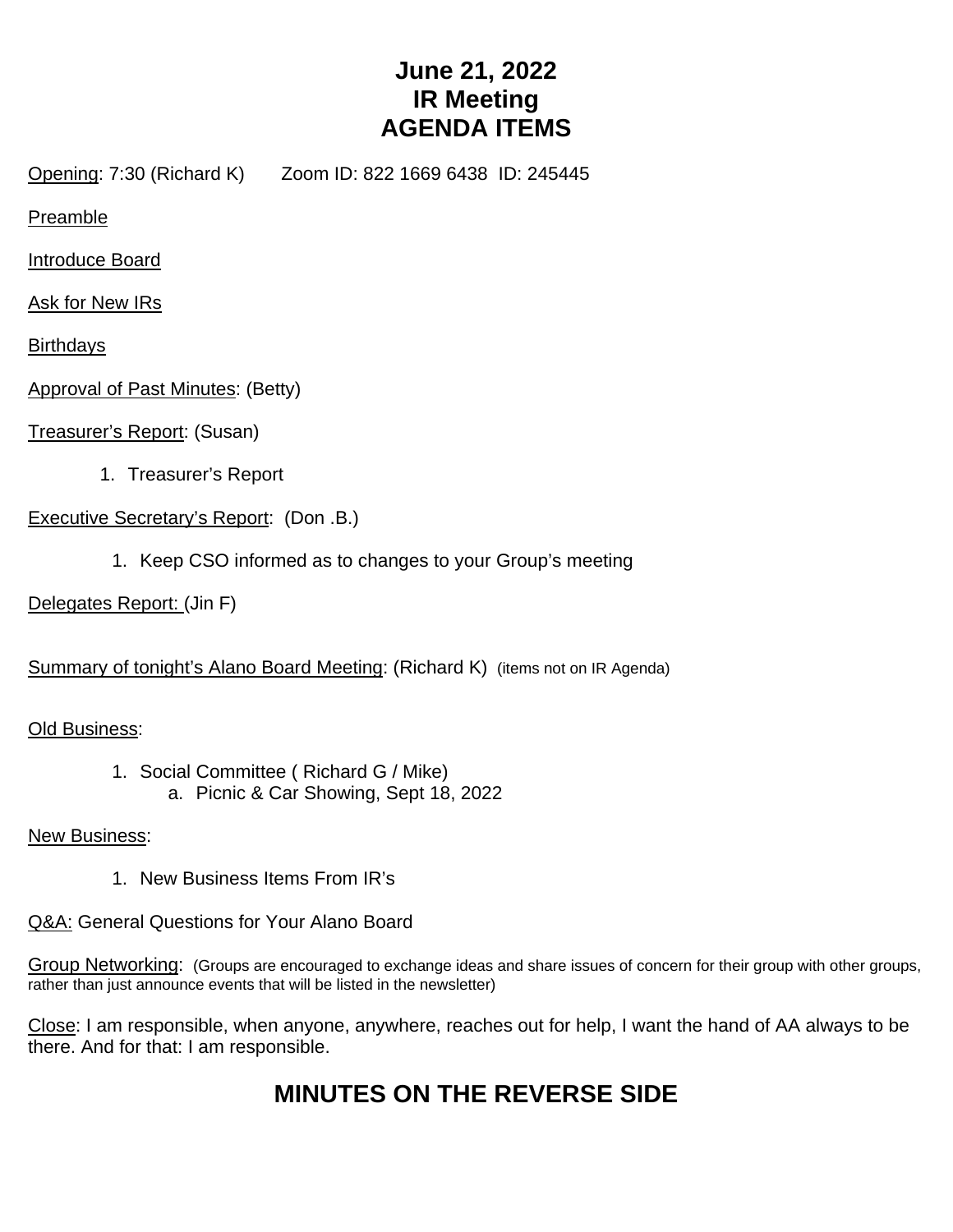## **May 17, 2022 IR Meeting MINUTES**

Opening: 7:30 (Richard K) Zoom ID: 822 1669 6438 ID: 245445

Introduce Board; *Betty, Laura, Mike absent*

Ask for New IRs*: 3 new IR's*

Birthdays*: 3 birthdays*

Approval of Past Minutes: *MSA*

#### Treasurer's Report:

1. Treasurer's Report : *given by Susan, contributions of slightly, literature good, disbursements normal, annual CAM adjustment \$499*.

Executive Secretary's Report: (Don .B*.) Keep CSO informed as to changes to your Group's meeting, Jim F will give a report on the 72nd GSC at the June meeting, Men's lunch contributed \$5363*

Summary of tonight's Alano Board Meeting: (Richard K): *search for speaker for 2023 banquet underway, other items discussed will be covered under social committee report* Old Business:

- 1. Social Committee ( Richard G / Mike)
	- *a. Picnic & Car Showing, Sept 18, 2022 RSVP to the CSO if you want to show your car / mc*
	- *b. Other events in the planning, more details at later date*
	- *c. Social committee meets on Zoom, 1st Monday of the month, all are welcome to attend*

#### New Business:

*1.* New Business Items From IR's: *none*

Close: *8:10*